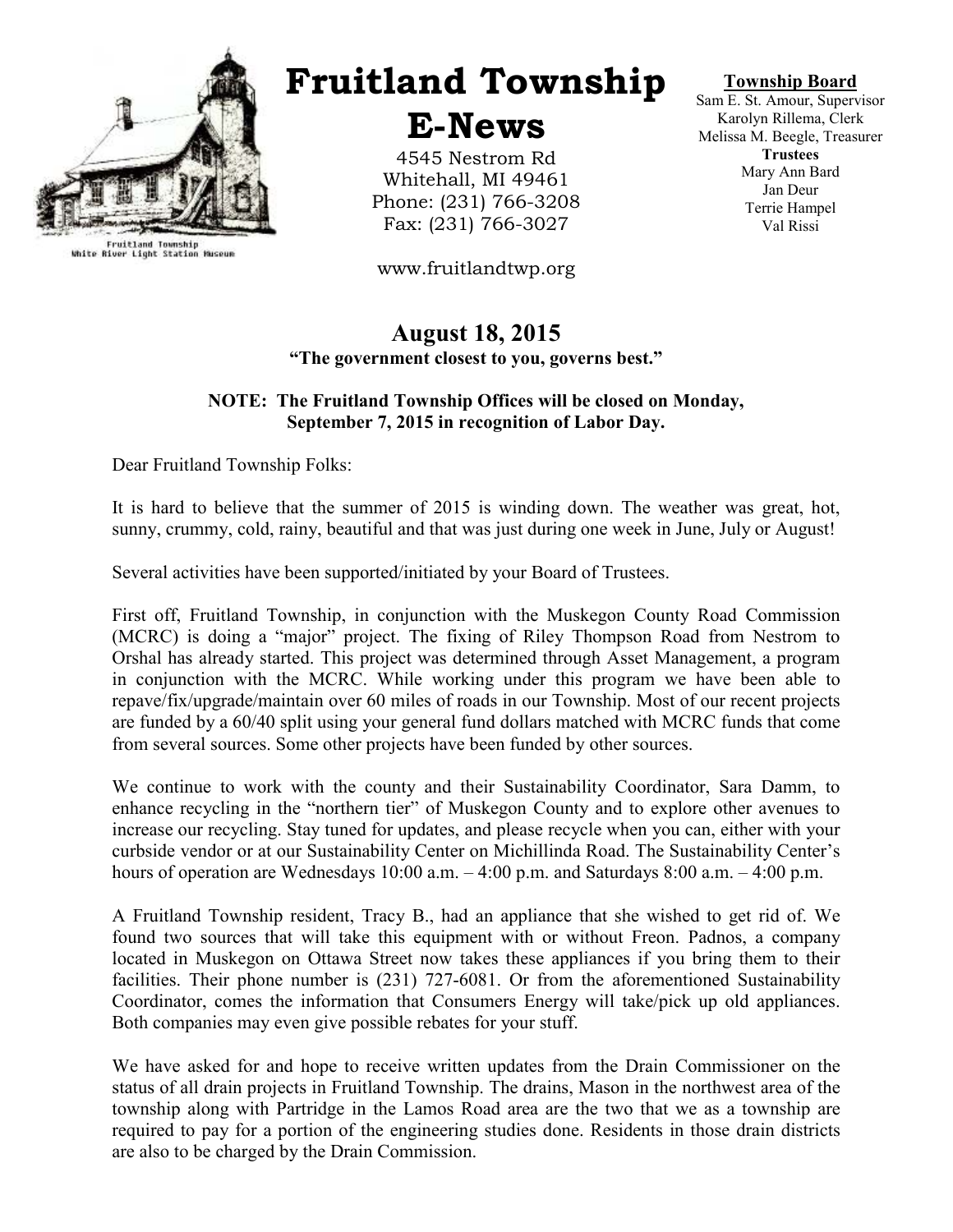We are seeking information from the Drain Commissioner on what the results from the engineering studies are, costs for the studies along with projected costs, if any, going forward for construction. These costs will affect people within the drain district and all Fruitland Township residents as some payments come from the general fund.

Stay tuned for an update here, including the Saxe drain for which we have received no information on cost, engineering reports or intended activities.

We continue to ask you to "buy local" as our area businesses need our support.

Matt Varnum of SPLKA continues to run tours of the White River Light Station. The Light Station will be open Labor Day, September 7, 2015, for visits. Take advantage of this local attraction. A nice summer ending activity in Fruitland Township.

Remember for safety, observe all traffic symbols when riding your bike on public roads. Riding with traffic is the correct procedure. If you are a pedestrian, walking against traffic is the correct procedure.

Summer taxes are due Monday, September 14, 2015. To avoid late fees, please pay on time. The Township Hall will be open on Monday September  $14<sup>th</sup>$  from 8:00 a.m. to 5:00 p.m.

The township employees are here to assist you in any way possible. Our hours of operation are Monday-Thursday from 8:00 a.m.  $-4:00$  p.m. and Fridays from 8:00 a.m. till noon. Feel free to stop in or call during these hours (231) 766-3208. If you need something at other times, feel free to call me, Sam St.Amour, your Supervisor at (231) 557-9959.

Your Board will continue to work hard to support activities in our township.

Regards,

As always, supervisor@fruitlandtwp.org Sam E. St.Amour Supervisor

See below for information about the Muskegon Area Medication Disposal Program to be held on Saturday, September  $26<sup>th</sup>$  and the Muskegon County Recycling Event on Saturday, October  $17<sup>th</sup>$ .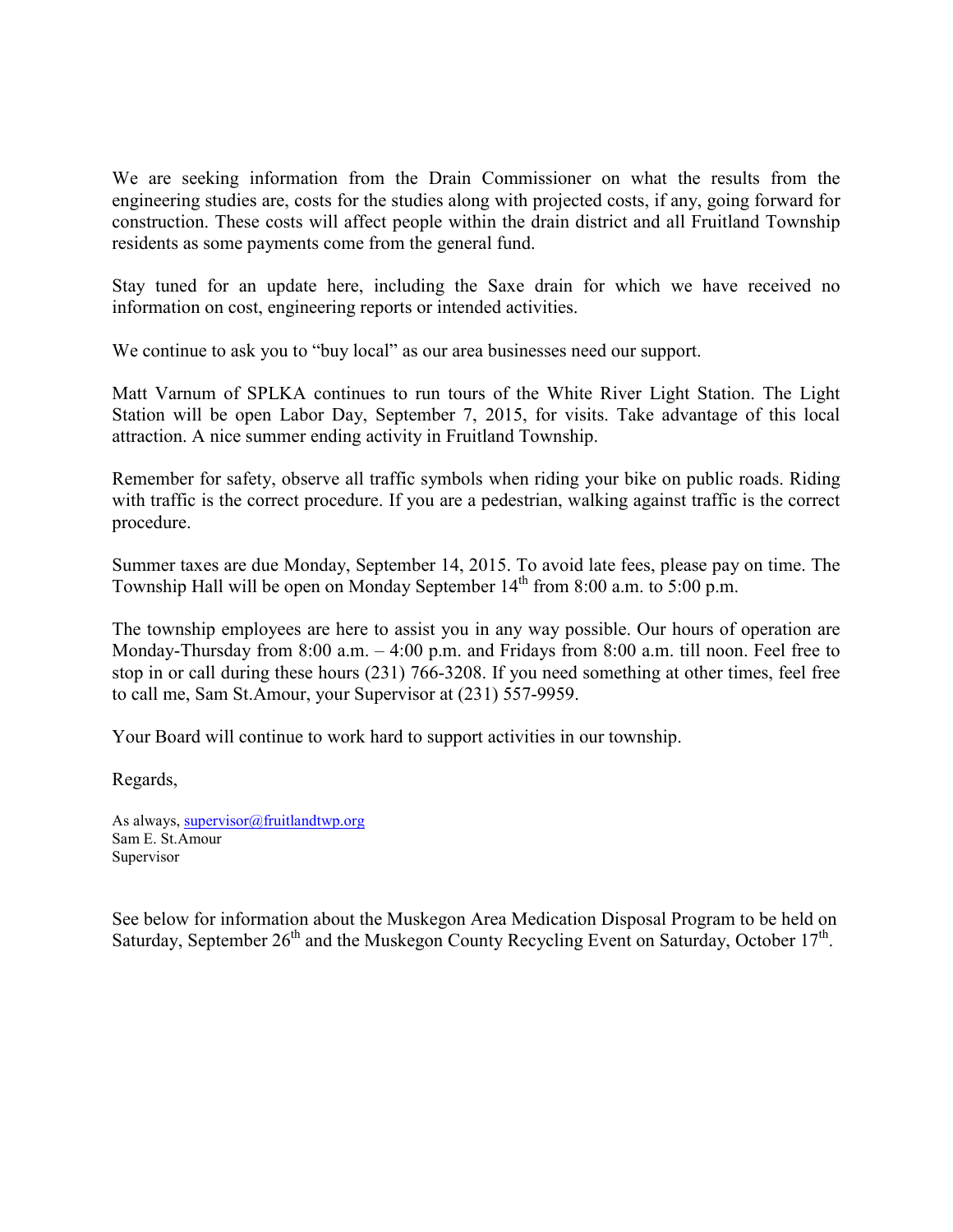## Muskegon Area **Medication Disposal Program**

In coordination with the National DEA Take Back Program

# **MEDICATION & SHARPS COLLECTION**

*MHUMMMMMMMMMMMMH* FREE *MHUMMMMMMMMMMM* 

Drop off your unused or expired medications for proper disposal. Properly disposing of your unused medications, both over-the-counter and prescription, reduces risk of accidental poisoning, environmental contamination, and misuse. Be sure to mark out patient information prior to drop off.

Sharps will be accepted in appropriate containers.

### Saturday, September 26, 2015 9 a.m. to 1 p.m. **Muskegon Fire Station** (Central Station)

770 TERRACE STREET / MUSKEGON, MI 49440

To learn more, visit us at www.mamdp.com or call Carrie Uthe at 231-672-3882 or Laura Fitzpatrick at 231-672-3201. A daily medication take-back program is also available, with locations listed on our website.

Become a fan and join the conversation on Facebook.

#### **COALITION MEMBERS:**

Affinia Health Natwork City of Muskegon Police Department Health Project Mercy Health and

Marcy Health Pharmacy Muskegon County Public Works - HHW Program Muskegan County Sheriff's Office

#### **COMMUNITY PARTNERS:**

CALL 2-1-1

City of Muskegon City of Norton Shores Coaltion for a Drug Free Muskegon County MDCH-Lakeshore

Regional Partners Muskegon County

Muskegon Fire Department

Norton Shores Fire Department

Norton Shores Police Department

Public Health -Muskegon County Senior Resources

SHARPS SPONSOR:

Hospital Network Heathcare Services